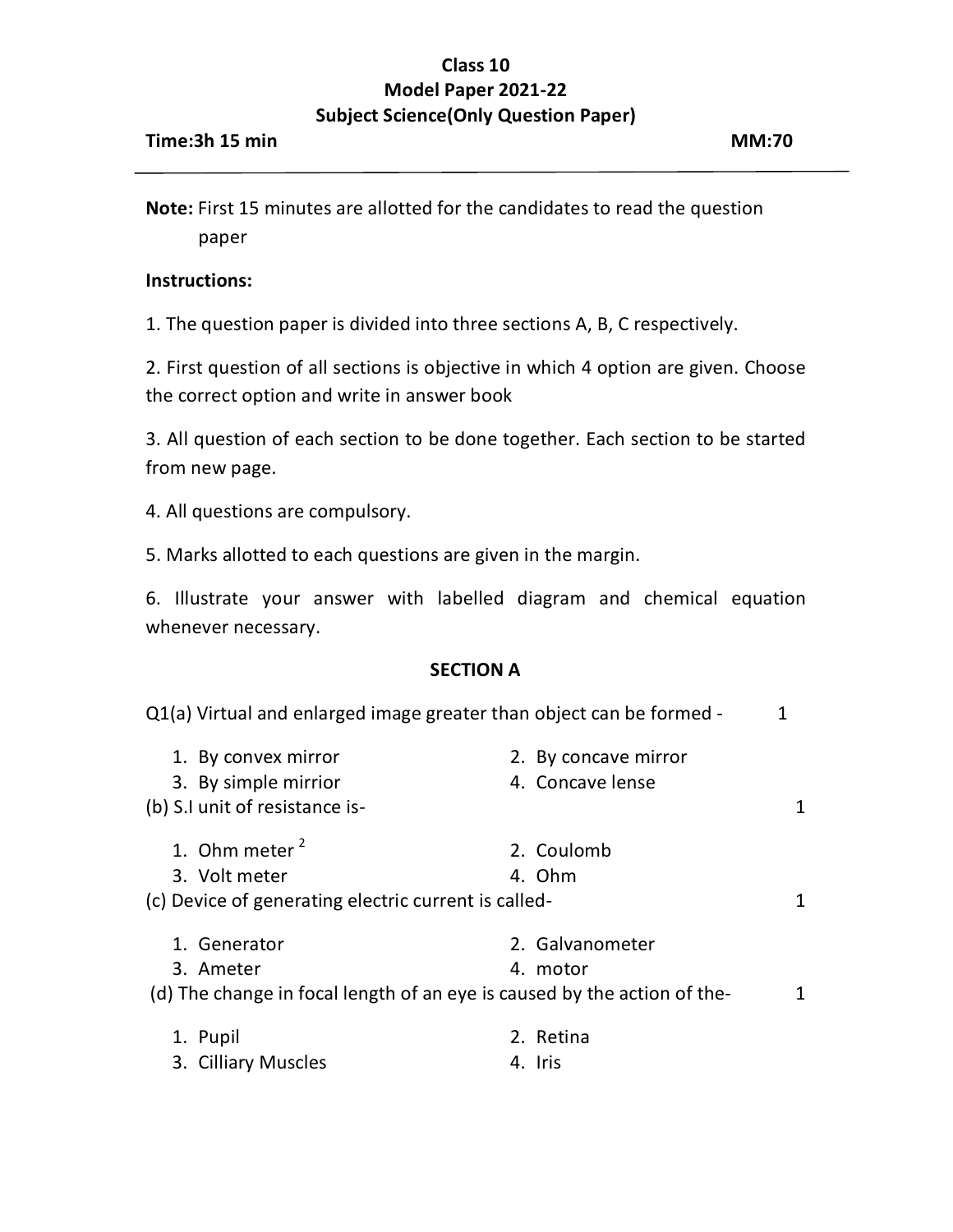2(a) Which type of mirror is preferred as rear view mirror in vehicles and 2 why?

 (b) A Concave lense has focal length of 15 cm. At what distance should the object from the lense be place so that it forms an image at 10 cm from the lense? 2

(c)What is presbyopia? How it is prevented? 2

3(a) Write the laws of reflection of light? Determined where and how the image of an object is formed when an object is placed at the distance of ( i) 5 cm and (ii)15 cm infront of concave mirror having 20 cm radius of curvature. 2+1+1=4

#### or

What is lense? Write the type of lense on the basis of properties of light. Draw the ray diagram of the image formed if the objects is placed between first focus and optical centre of convex lense. 2+1+1=4

(b) Write the factors in which the resistance of a conductor depends? A wire of given material having length l and area of cross section A has a resistance of 4Ohm. What would be the resistance of another wire of same material having length I/2 and area of cross section 2A . 1+3=4

#### Or

Write the definition and unit of electric potential? If 10ohm, 20 ohm and 30 ohm resistors are added in (i) parallel (ii) Series. Calculate the equivalent resistance. 2+1+1=4

4.Explain the principle and working of an electric motor by drawing a labelled diagram. 1+2+4=7

#### Or

What is solenoid? How does it behave like a magnet? How can you determine the north and south pole of a current carrying solenoid with the help of a bar magnet. 2+3+2=7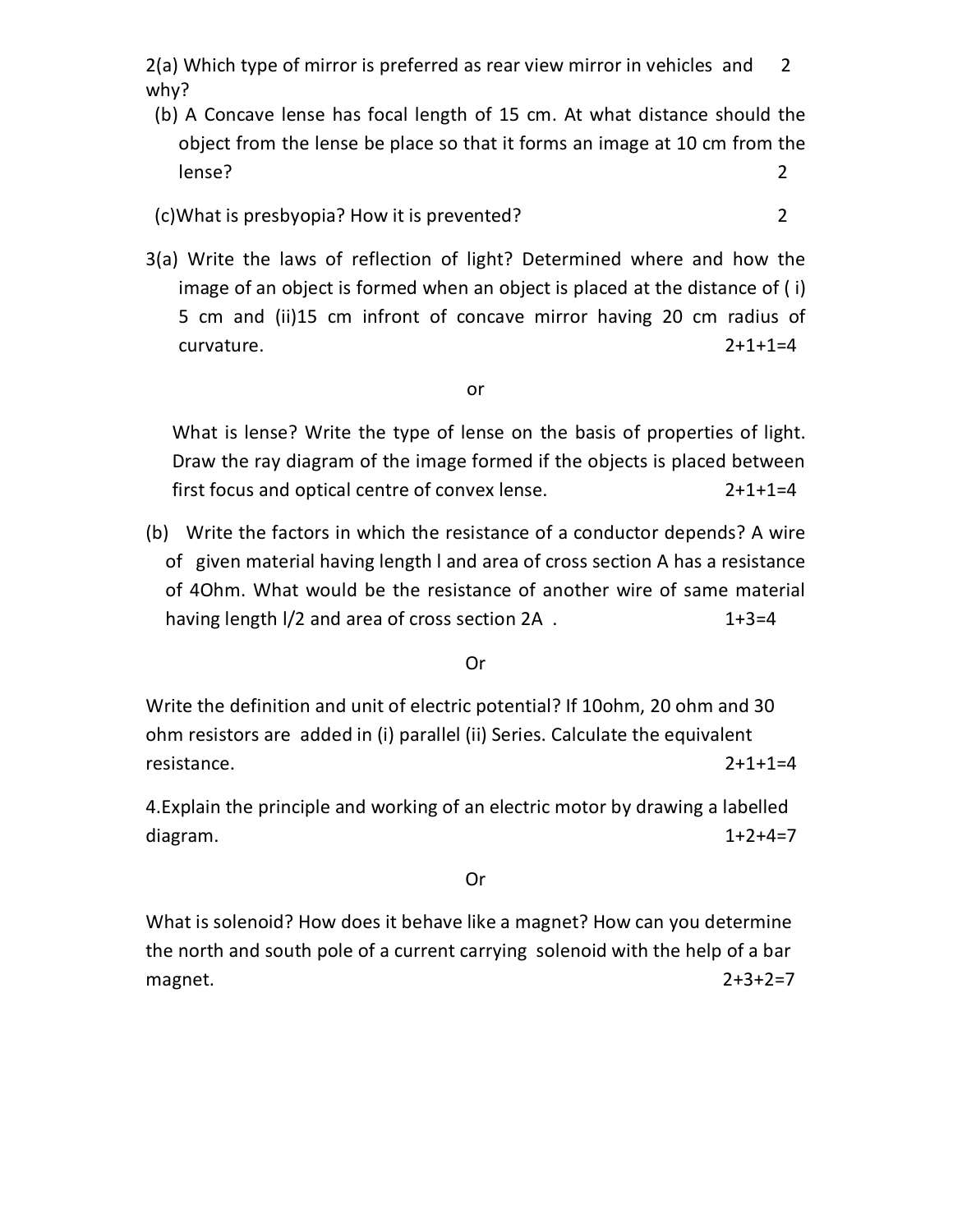## **SECTION B**

| 5 (a) Zn + $CuSO_4$ $\longrightarrow$ $ZnSO_4$ + Cu is which type of chemical<br>reaction?                                           | 1                                                                                                          |
|--------------------------------------------------------------------------------------------------------------------------------------|------------------------------------------------------------------------------------------------------------|
| 1. Combination<br>3. Double displacement reaction 4. Decomposition reaction<br>water                                                 | 2. Displacement reaction<br>(b) In following given substances which is used to remove the hardness of<br>1 |
|                                                                                                                                      |                                                                                                            |
| 1. Baking Soda<br>3. Bleaching Powder<br>(c) In following given compounds which has OH as functional group                           | 2. Washing Soda<br>4. Plaster of paris<br>1                                                                |
| 1. Butanone<br>3. Butanoic acid                                                                                                      | 2. Butanol<br>4. Butanal                                                                                   |
| 6 (a) What is redox reaction? Explain chemical reaction with example.                                                                | $1+1=2$                                                                                                    |
| (b) Write the uses and method of formation of Baking Soda?                                                                           | $1+1=2$                                                                                                    |
| going from left to right in the periodic table?                                                                                      | (c) What is Modern periodic table? How does atomic radius vary in period on<br>$1+1=2$                     |
| 7(a) Write the I.U.P.A.C names of following-                                                                                         | $1+1=2$                                                                                                    |
| CH <sub>3</sub><br>a)                                                                                                                | <b>CL</b><br>b)                                                                                            |
| $CH_3^-$ C — CH <sub>2</sub> — CH <sub>2</sub> — COOH CH <sub>3</sub> — CH <sub>2</sub> — CH — CH <sub>2</sub> OH<br>CH <sub>3</sub> |                                                                                                            |
| (b) What is corrosion? Write the two methods of prevention of corrosion of<br>metals.                                                | $1+1=2$                                                                                                    |
| 8 (a) Write short notes on following                                                                                                 | $2+3+2=7$                                                                                                  |
| 1. Substitution reaction in organic compound<br>2. Cleansing action of soap.                                                         |                                                                                                            |

3. Homologous series.

OR

Write Chemical equation of following  $1+1+1+1+1+1+1=7$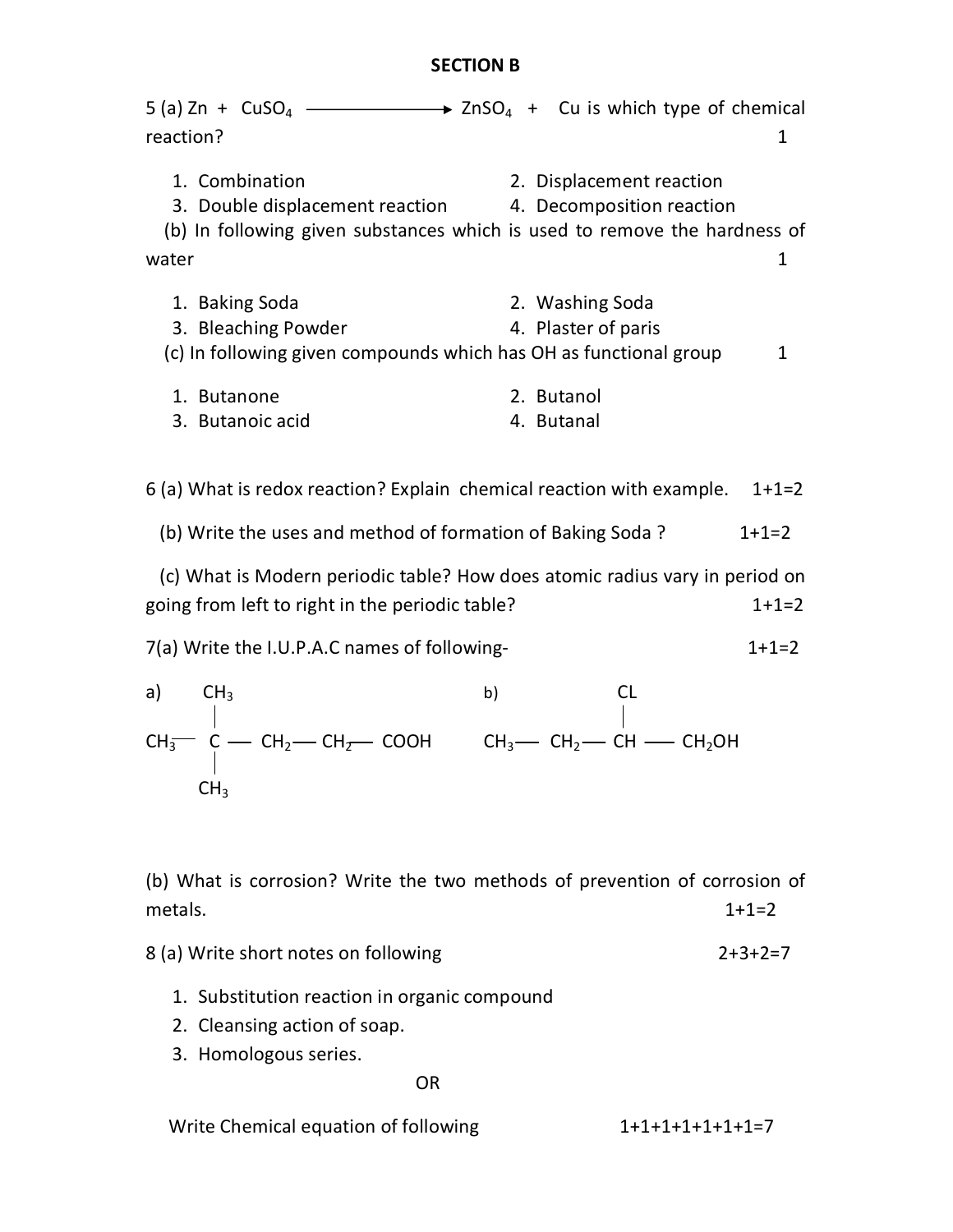- 1. Ethanol reacts with sodium.
- 2. Heating of ethyl alcohol with conc. sulphuric acid at 443K
- 3. Burning of Methane in presence of oxygen.
- 4. Reaction of ethanoic acid with ethanol.
- 5. Ethanoic acid reacts with sodium carbonate.
- 6. Reaction of ethanoic acid with sodium hydrogen carbonate.
- 7. Oxidation of ethyl alcohol in presence of alkaline KMnO<sub>4</sub>

# **Section C**

9(a) Which of the following is not a part of female genital system in human? 1

| 1. Ovary                              | 2. Uterus            |  |
|---------------------------------------|----------------------|--|
| 3. Spermatic duct                     | 4. Oviduct           |  |
| (b) The source of fossil energy is-   |                      |  |
| 1. Wind energy                        | 2. Solar energy      |  |
| 3. Coal                               | 4. Hydro electricity |  |
| (c)Wind mills are used in which work? |                      |  |
| 1. Mechanical work                    | 2. Chemical Work     |  |
| 3. In both                            | 4. None of these     |  |
|                                       |                      |  |

(d) Those materials which are degraded by biological processes are called-<br>1

| 1. Biodegradable     | 2. Non bio degradable |
|----------------------|-----------------------|
| 3. Bio Fortification | 4. None of these      |

10(a) Which condition are necessary for autonomous nutrition and what are its sub products. 1+1=2

| (b) Draw neat and clean labelled diagram of ovule of flower.                |               |  |  |
|-----------------------------------------------------------------------------|---------------|--|--|
| (c) How do biodegradable materials effect the environment?                  | $\mathcal{P}$ |  |  |
| 11(a) What is vegetative reproduction? Explain it with example.             | 4             |  |  |
| Draw clean labelled diagram of female reproductive system and explain it in |               |  |  |
| short.                                                                      | $2+2=4$       |  |  |
| (b) What are sex-chromosome? Describe sex determination in human. $2+2=4$   |               |  |  |
| 0r                                                                          |               |  |  |
| What is fossil? What do they show about evolution process.                  | $7 + 7 = 4$   |  |  |